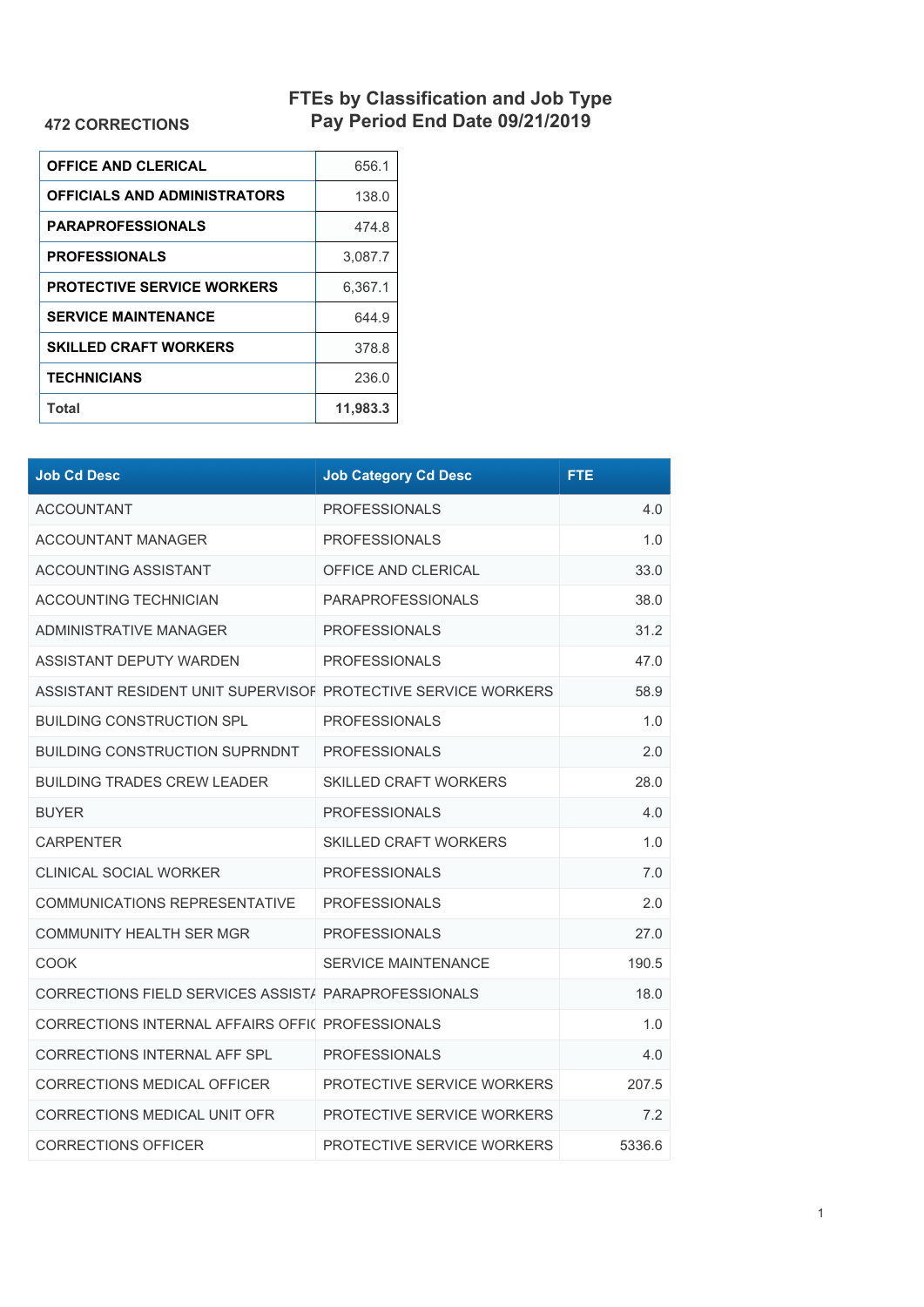| <b>Job Cd Desc</b>                                 | <b>Job Category Cd Desc</b>  | <b>FTE</b> |
|----------------------------------------------------|------------------------------|------------|
| CORRECTIONS PROGRAM COORDINATO PROFESSIONALS       |                              | 193.8      |
| CORRECTIONS PROGRAM MGR-FZN                        | <b>PROFESSIONALS</b>         | 1.0        |
| <b>CORRECTIONS QUA MEN HTH PRO</b>                 | <b>PROFESSIONALS</b>         | 133.7      |
| CORRECTIONS RESIDENT REPRESENTAT PARAPROFESSIONALS |                              | 51.0       |
| <b>CORRECTIONS SECURITY INSPECTOR</b>              | PROTECTIVE SERVICE WORKERS   | 54.0       |
| CORRECTIONS SECURITY REPRESENTAT PARAPROFESSIONALS |                              | 24.0       |
| <b>CORRECTIONS SHIFT SUPERVISOR</b>                | PROTECTIVE SERVICE WORKERS   | 657.1      |
| <b>CORRECTIONS TRA OFR</b>                         | <b>SERVICE MAINTENANCE</b>   | 175.6      |
| <b>DENTAL AIDE</b>                                 | <b>PARAPROFESSIONALS</b>     | 32.6       |
| <b>DENTAL HYGIENIST</b>                            | <b>PARAPROFESSIONALS</b>     | 21.8       |
| DENTAL LABORATORY TECHNICIAN                       | <b>TECHNICIANS</b>           | 1.0        |
| <b>DENTIST</b>                                     | <b>PROFESSIONALS</b>         | 9.7        |
| <b>DENTIST MANAGER</b>                             | <b>PROFESSIONALS</b>         | 1.0        |
| DEPARTMENTAL ANALYST                               | <b>PROFESSIONALS</b>         | 108.0      |
| DEPARTMENTAL MANAGER                               | <b>PROFESSIONALS</b>         | 13.0       |
| DEPARTMENTAL SPECIALIST                            | <b>PROFESSIONALS</b>         | 82.4       |
| DEPARTMENTAL SUPERVISOR                            | <b>PARAPROFESSIONALS</b>     | 29.0       |
| DEPARTMENTAL TECHNICIAN                            | <b>PARAPROFESSIONALS</b>     | 153.2      |
| DEVELOPMENTAL DIS PRG                              | <b>PROFESSIONALS</b>         | 2.0        |
| <b>DIETITIAN NUTRITIONIST</b>                      | <b>PROFESSIONALS</b>         | 7.0        |
| DIVISION ADMINISTRATOR                             | OFFICIALS AND ADMINISTRATORS | 7.0        |
| <b>DOMESTIC SERVICES AIDE</b>                      | SERVICE MAINTENANCE          | 7.4        |
| DRAFTING TECHNICIAN                                | <b>TECHNICIANS</b>           | 1.0        |
| ELECTRICIAN LICENSED                               | <b>SKILLED CRAFT WORKERS</b> | 28.0       |
| ELECTRICIAN-MASTER LICENSED                        | <b>SKILLED CRAFT WORKERS</b> | 5.0        |
| <b>EMPLOYMENT COUNSELOR</b>                        | <b>PROFESSIONALS</b>         | 15.0       |
| ENVIRONMENTAL SANITARIAN SPL                       | <b>PROFESSIONALS</b>         | 2.0        |
| <b>EQUIPMENT OPERATOR</b>                          | <b>SKILLED CRAFT WORKERS</b> | 10.0       |
| <b>EQUIPMENT TECHNICIAN</b>                        | <b>TECHNICIANS</b>           | 16.0       |
| <b>EXECUTIVE SECRETARY</b>                         | OFFICE AND CLERICAL          | 35.0       |
| FINANCIAL ANALYST                                  | <b>PROFESSIONALS</b>         | 7.0        |
| <b>FINANCIAL MANAGER</b>                           | <b>PROFESSIONALS</b>         | 1.0        |
| <b>FINANCIAL SPECIALIST</b>                        | <b>PROFESSIONALS</b>         | 6.0        |
| FINGERPRINT TECHNICIAN                             | <b>TECHNICIANS</b>           | 2.0        |
| FIRE SAFETY INSPECTOR                              | <b>TECHNICIANS</b>           | 7.0        |
| FIRE SAFETY SUPERVISOR                             | <b>TECHNICIANS</b>           | 2.0        |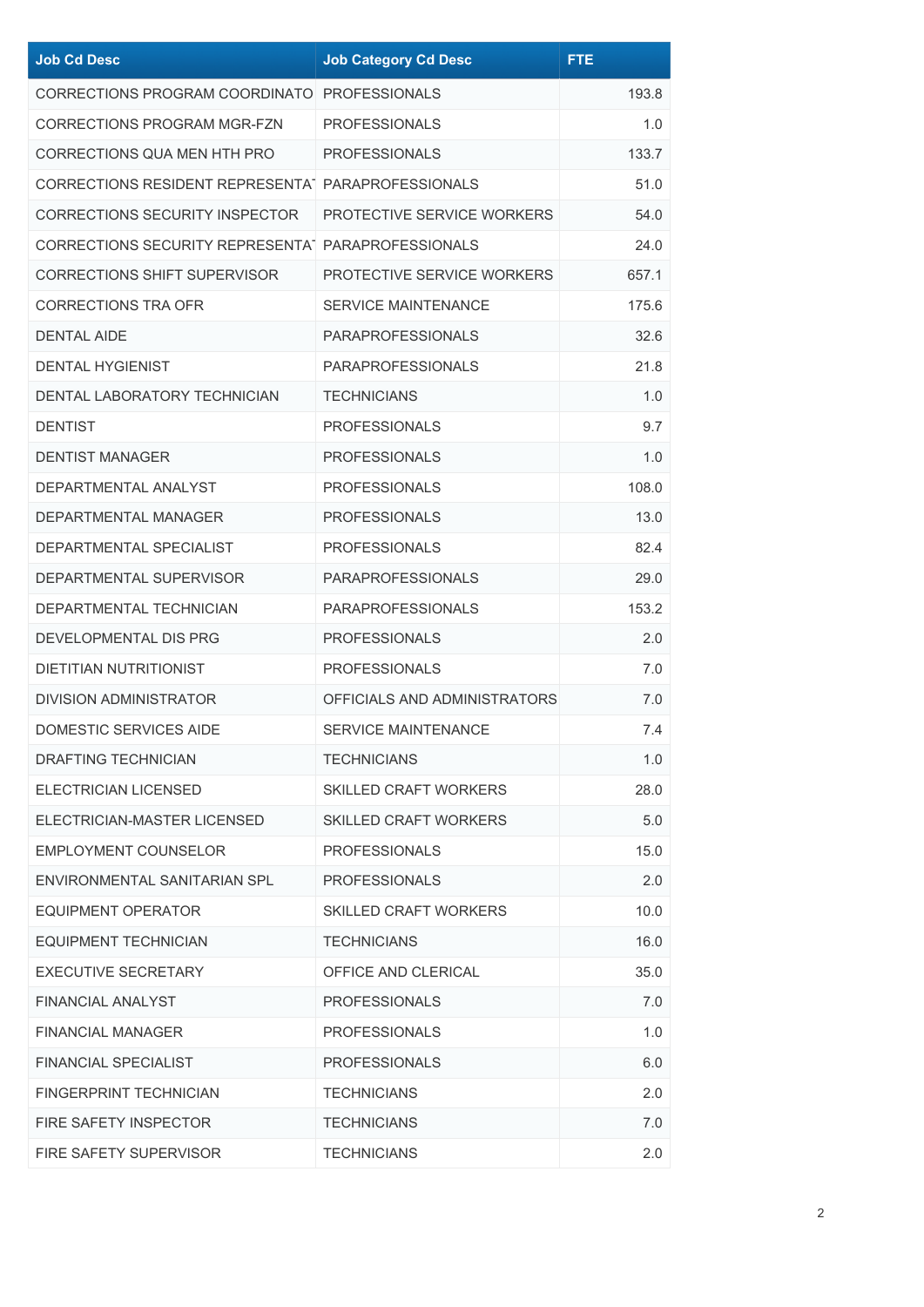| <b>Job Cd Desc</b>                                 | <b>Job Category Cd Desc</b>  | <b>FTE</b> |
|----------------------------------------------------|------------------------------|------------|
| <b>FOOD SERVICES SUPERVISOR</b>                    | <b>SERVICE MAINTENANCE</b>   | 125.3      |
| <b>GENERAL OFFICE ASSISTANT</b>                    | OFFICE AND CLERICAL          | 170.0      |
| <b>GROUNDSKEEPER</b>                               | <b>SERVICE MAINTENANCE</b>   | 1.0        |
| <b>HUMAN RESOURCES ANALYST</b>                     | <b>PROFESSIONALS</b>         | 4.0        |
| <b>HUMAN RESOURCES DEVELOPER</b>                   | <b>PROFESSIONALS</b>         | 36.1       |
| HUMAN RESOURCES DEV SPL                            | <b>PROFESSIONALS</b>         | 10.0       |
| HUMAN RESOURCES MANAGER                            | <b>PROFESSIONALS</b>         | 4.0        |
| HUMAN RESOURCES SPECIALIST                         | <b>PROFESSIONALS</b>         | 2.0        |
| <b>INDUSTRIES PRODUCTION LEADER</b>                | <b>SKILLED CRAFT WORKERS</b> | 25.1       |
| <b>INDUSTRIES SUPERVISOR</b>                       | <b>SKILLED CRAFT WORKERS</b> | 8.0        |
| <b>INSTITUTION CHAPLAIN</b>                        | <b>PROFESSIONALS</b>         | 24.0       |
| JANITOR                                            | <b>SERVICE MAINTENANCE</b>   | 1.0        |
| <b>LABORATORY ASSISTANT</b>                        | <b>TECHNICIANS</b>           | 1.0        |
| LIBRARIAN                                          | <b>PROFESSIONALS</b>         | 20.1       |
| LIBRARIAN MANAGER                                  | <b>PROFESSIONALS</b>         | 2.0        |
| <b>LIBRARY ASSISTANT</b>                           | OFFICE AND CLERICAL          | 5.0        |
| <b>LIBRARY TECHNICIAN</b>                          | <b>PARAPROFESSIONALS</b>     | 22.9       |
| <b>MAINTENANCE MECHANIC</b>                        | <b>SKILLED CRAFT WORKERS</b> | 196.0      |
| <b>MEDICAL RECORD EXAMINER</b>                     | <b>PARAPROFESSIONALS</b>     | 33.0       |
| MEDICAL RECORD EXAMINER-SUPERVIS PARAPROFESSIONALS |                              | 5.0        |
| <b>MEDICAL TECHNICIAN SUPERVISOR</b>               | <b>TECHNICIANS</b>           | 1.0        |
| <b>MENTAL HEALTH SOCIAL WORKER</b>                 | <b>PROFESSIONALS</b>         | 3.0        |
| <b>MUSIC THERAPIST</b>                             | <b>PROFESSIONALS</b>         | 1.0        |
| OCCUPATIONAL THERAPIST                             | <b>PROFESSIONALS</b>         | 1.9        |
| OFFICE DIRECTOR                                    | OFFICIALS AND ADMINISTRATORS | 8.0        |
| OFFICE SUPERVISOR                                  | OFFICE AND CLERICAL          | 3.0        |
| <b>PAROLE PROBATION MANAGER</b>                    | <b>PROFESSIONALS</b>         | 166.0      |
| PAROLE PROBATION OFFICER                           | <b>PROFESSIONALS</b>         | 1225.9     |
| PAROLE PROBATION SPECIALIST                        | <b>PROFESSIONALS</b>         | 15.0       |
| <b>PHARMACIST</b>                                  | <b>PROFESSIONALS</b>         | 1.0        |
| PHARMACY ASSISTANT                                 | <b>TECHNICIANS</b>           | 33.0       |
| <b>PHLEBOTOMIST</b>                                | <b>TECHNICIANS</b>           | 2.0        |
| PHYSICAL PLANT SUPERVISOR                          | <b>SKILLED CRAFT WORKERS</b> | 28.0       |
| PHYSICIAN ASSISTANT                                | <b>PROFESSIONALS</b>         | 1.0        |
| PLUMBER                                            | <b>SKILLED CRAFT WORKERS</b> | 32.7       |
| POWER PLANT OPERATOR                               | <b>SKILLED CRAFT WORKERS</b> | 5.0        |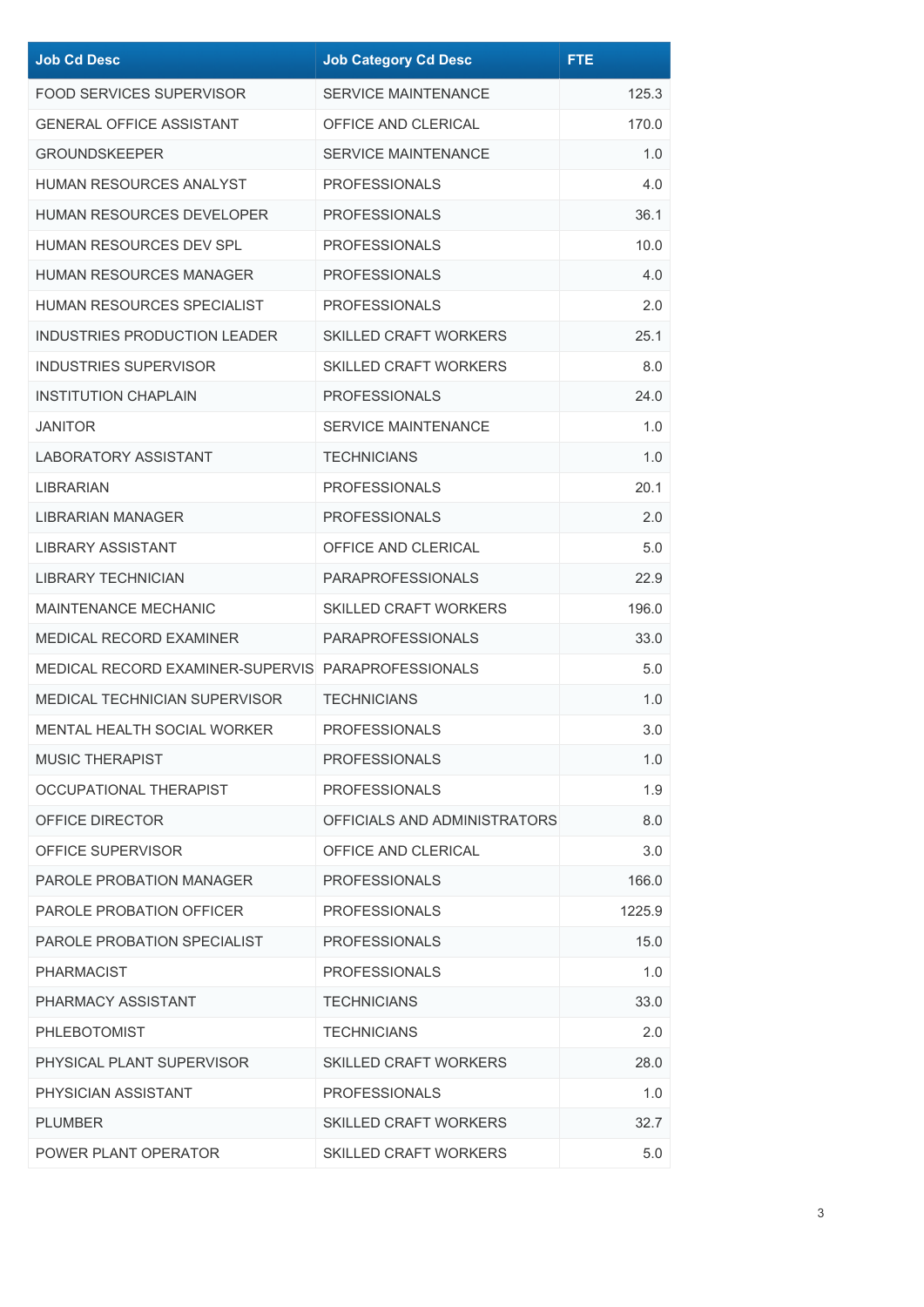| <b>Job Cd Desc</b>                                           | <b>Job Category Cd Desc</b>  | <b>FTE</b> |
|--------------------------------------------------------------|------------------------------|------------|
| PRACTICAL NURSE LICENSED                                     | <b>TECHNICIANS</b>           | 138.4      |
| <b>PRISON COUNSELOR</b>                                      | <b>PROFESSIONALS</b>         | 197.3      |
| PROCUREMENT TECHNICIAN                                       | <b>PARAPROFESSIONALS</b>     | 7.0        |
| PROMOTIONAL AGENT                                            | <b>PROFESSIONALS</b>         | 3.0        |
| <b>PSYCHIATRIST</b>                                          | <b>PROFESSIONALS</b>         | 1.5        |
| <b>PSYCHOLOGIST</b>                                          | <b>PROFESSIONALS</b>         | 78.7       |
| RECREATIONAL THERAPIST                                       | <b>PROFESSIONALS</b>         | 14.3       |
| <b>REFRIGERATION MECHANIC</b>                                | <b>SKILLED CRAFT WORKERS</b> | 9.0        |
| REFRIGERATION MECHANIC-LICENSED                              | <b>SKILLED CRAFT WORKERS</b> | 3.0        |
| <b>REGISTERED NURSE</b>                                      | <b>PROFESSIONALS</b>         | 285.5      |
| REGISTERED NURSE DIRECTOR                                    | <b>PROFESSIONALS</b>         | 4.0        |
| <b>REGISTERED NURSE MANAGER</b>                              | <b>PROFESSIONALS</b>         | 78.4       |
| <b>REGISTERED NURSE NON-CAREER</b>                           | <b>PROFESSIONALS</b>         | 1.3        |
| <b>REGULATION AGENT</b>                                      | <b>PROFESSIONALS</b>         | 2.0        |
| <b>RESIDENT CARE AIDE</b>                                    | <b>PARAPROFESSIONALS</b>     | 27.7       |
| <b>RESIDENT UNIT MANAGER</b>                                 | <b>PROFESSIONALS</b>         | 50.8       |
| RESPIRATORY THERAPY TECHNICIAN                               | <b>TECHNICIANS</b>           | 2.0        |
| RIGHTS SPECIALIST                                            | <b>PROFESSIONALS</b>         | 1.0        |
| <b>SCHOOL PRINCIPAL</b>                                      | OFFICIALS AND ADMINISTRATORS | 12.0       |
| <b>SCHOOL PSYCHOLOGIST</b>                                   | <b>PROFESSIONALS</b>         | 1.0        |
| <b>SCHOOL TEACHER</b>                                        | <b>PROFESSIONALS</b>         | 51.4       |
| <b>SECRETARY</b>                                             | OFFICE AND CLERICAL          | 223.4      |
| SECRETARY SUPERVISOR                                         | OFFICE AND CLERICAL          | 3.0        |
| SENIOR EXECUTIVE MAN AST                                     | OFFICE AND CLERICAL          | 11.0       |
| SENIOR EXECUTIVE SERVICE                                     | OFFICIALS AND ADMINISTRATORS | 7.0        |
| SENIOR EXECUTIVE WARDEN                                      | OFFICIALS AND ADMINISTRATORS | 23.0       |
| SPECIAL ALTERNATIVE INCARCERATION PROTECTIVE SERVICE WORKERS |                              | 45.8       |
| SPECIAL EDUCATION TEACHER                                    | <b>PROFESSIONALS</b>         | 16.0       |
| STATE ADMINISTRATIVE MANAGER                                 | OFFICIALS AND ADMINISTRATORS | 51.0       |
| STATE ASSISTANT ADMINISTRATOR                                | OFFICIALS AND ADMINISTRATORS | 4.0        |
| STATE BUREAU ADMINISTRATOR                                   | OFFICIALS AND ADMINISTRATORS | 1.0        |
| <b>STATE DEPUTY WARDEN</b>                                   | OFFICIALS AND ADMINISTRATORS | 25.0       |
| STATISTICIAN SPECIALIST                                      | <b>PROFESSIONALS</b>         | 1.0        |
| <b>STOREKEEPER</b>                                           | SERVICE MAINTENANCE          | 126.0      |
| STOREKEEPER SUPERVISOR                                       | <b>SERVICE MAINTENANCE</b>   | 18.0       |
| STUDENT ASSISTANT                                            | <b>TECHNICIANS</b>           | 22.2       |